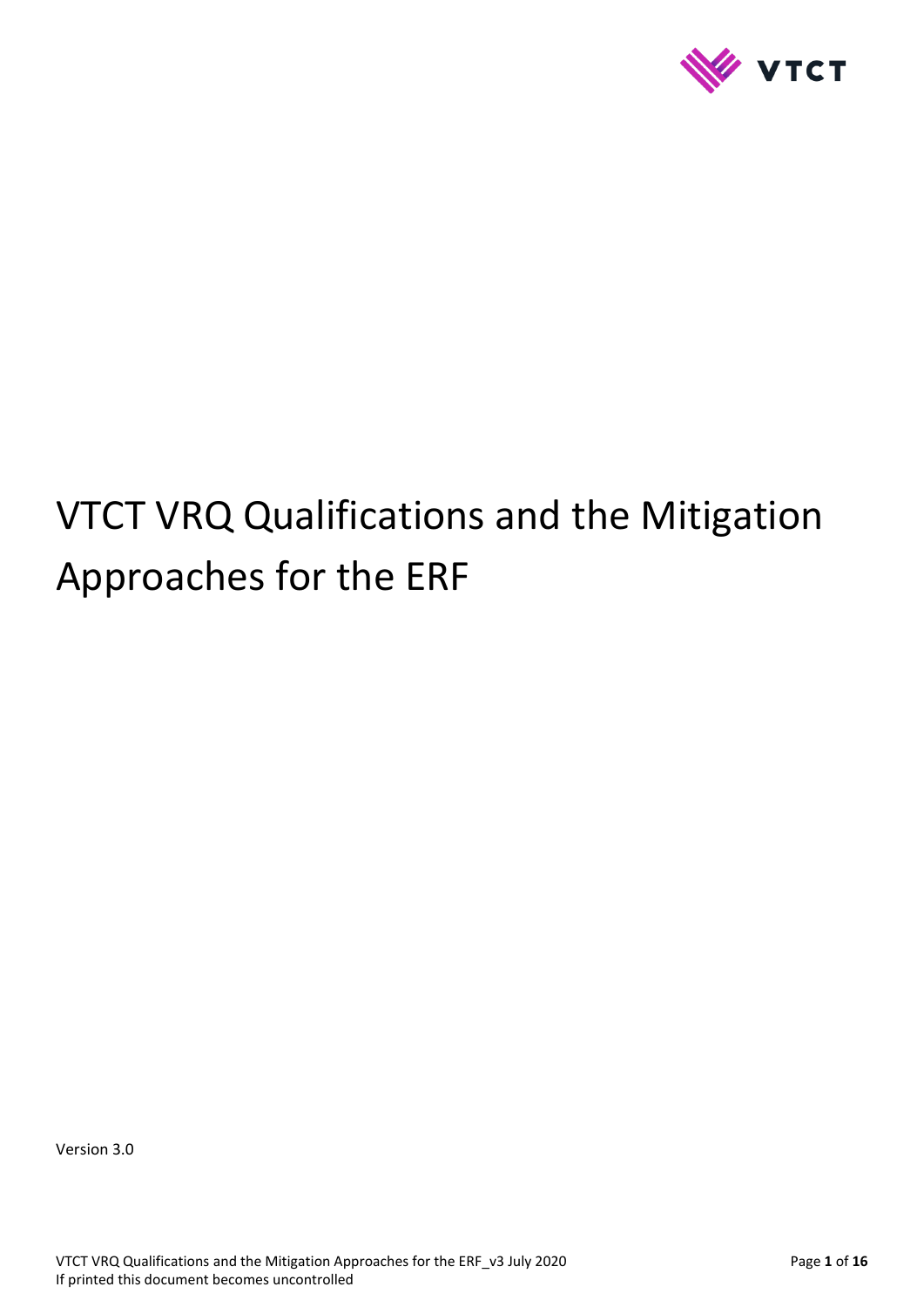

# <span id="page-1-0"></span>**Contents**

| 1.1.   |                                                                                                   |  |
|--------|---------------------------------------------------------------------------------------------------|--|
| 1.1.1. |                                                                                                   |  |
| 1.1.2. |                                                                                                   |  |
| 1.1.3. |                                                                                                   |  |
| 1.1.4. |                                                                                                   |  |
| 1.1.5. |                                                                                                   |  |
| 1.1.6. |                                                                                                   |  |
| 1.2.   |                                                                                                   |  |
| 1.2.1. |                                                                                                   |  |
| 1.2.2. |                                                                                                   |  |
| 1.3.   |                                                                                                   |  |
| 1.3.1. |                                                                                                   |  |
| 1.3.2. |                                                                                                   |  |
| 1.4.   |                                                                                                   |  |
| 1.4.1. |                                                                                                   |  |
| 1.4.2. |                                                                                                   |  |
| 1.4.3. |                                                                                                   |  |
| 1.4.4. |                                                                                                   |  |
| 1.4.5. |                                                                                                   |  |
| 1.5.   | In scope qualifications – no mitigation required – no learners expected to complete this summer13 |  |
| 1.5.1. |                                                                                                   |  |
| 1.5.2. |                                                                                                   |  |
| 1.5.3. |                                                                                                   |  |
| 1.5.4. |                                                                                                   |  |
| 1.5.5. |                                                                                                   |  |
| 1.5.6. |                                                                                                   |  |
| 1.6.   |                                                                                                   |  |
| 1.6.1. |                                                                                                   |  |
| 1.6.2. |                                                                                                   |  |
| 1.6.3. |                                                                                                   |  |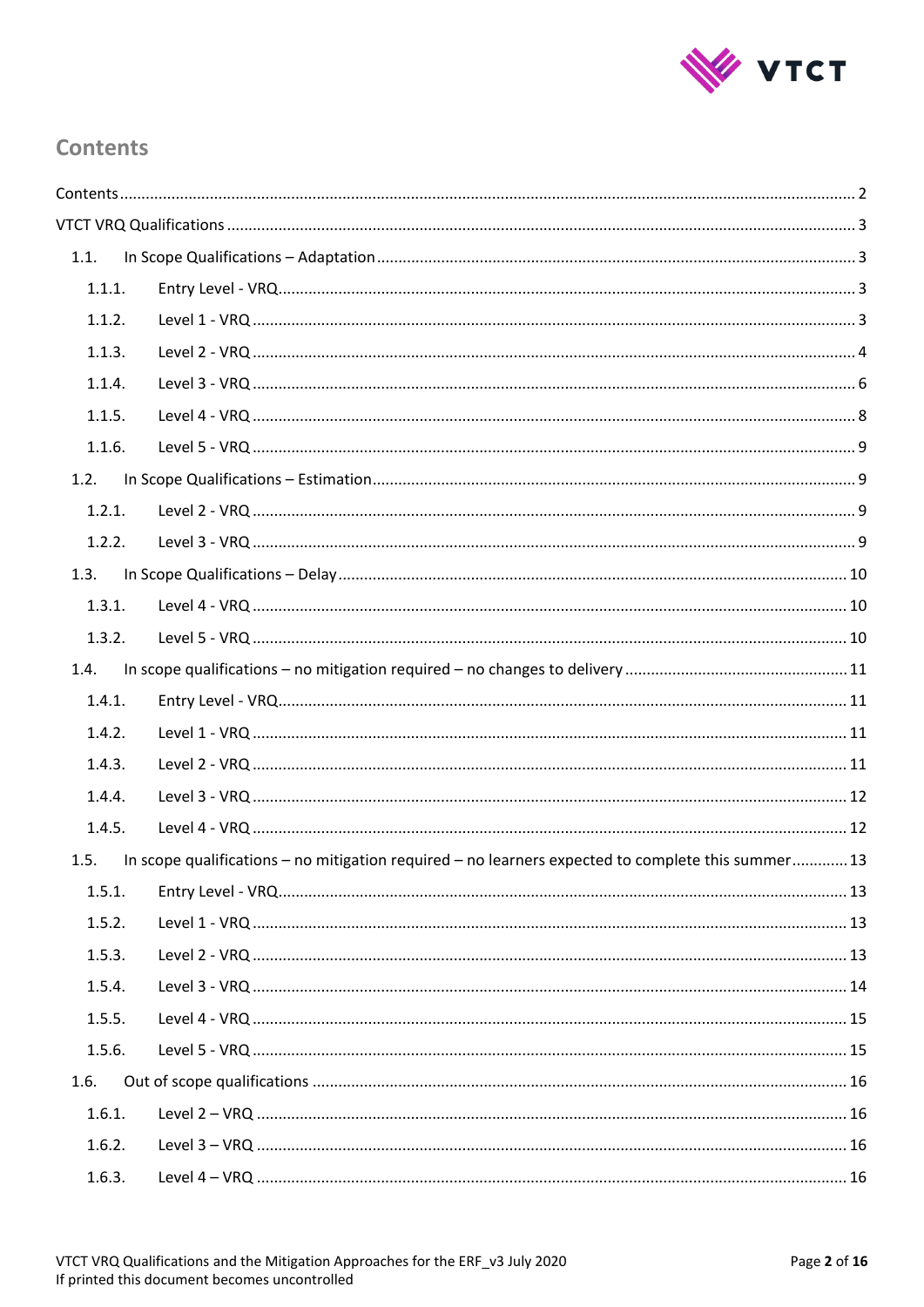

# <span id="page-2-0"></span>**VTCT VRQ Qualifications**

# <span id="page-2-1"></span>**1.1. In Scope Qualifications – Adaptation**

## <span id="page-2-2"></span>**1.1.1. Entry Level - VRQ**

| <b>Qualification Title</b>                                                              | QN         |
|-----------------------------------------------------------------------------------------|------------|
| VTCT Entry Level Award in Introduction to the Hospitality Industry (Entry 3)            | 600/4980/7 |
| VTCT Entry Level Certificate in Vocational Studies - Hospitality and Catering (Entry 3) | 600/5019/6 |
| VTCT Entry Level Diploma in Vocational Studies - Hospitality and Catering (Entry 3)     | 600/5084/6 |
| VTCT Entry Level Certificate in Introduction to the Hospitality Industry (Entry 3)      | 600/4907/8 |
| VTCT Entry Level Award in Employability Skills (Entry 3)                                | 601/4863/9 |
| VTCT Entry Level Certificate in Hair and Beauty Skills (Entry 3) (VRQ)                  | 601/5779/3 |
| VTCT Entry Level Diploma in Hair and Beauty Skills (Entry 3) (VRQ)                      | 601/5780/X |
| VTCT Entry Level Award in Hair and Beauty Skills (Entry 3) (VRQ)                        | 601/5778/1 |
| VTCT Entry Level Extended Certificate in Hair and Beauty Skills (Entry 3) (VRQ)         | 601/5783/5 |
| VTCT Entry Level Extended Award in Hair and Beauty Skills (Entry 3) (VRQ)               | 601/5781/1 |
| VTCT Entry Level Certificate in Vocational Studies - Hair and Beauty (Entry 3)          | 600/2612/1 |
| VTCT Entry Level Diploma in Vocational Studies - Hair and Beauty (Entry 3)              | 600/3048/3 |
| VTCT Entry Level Certificate in an Introduction to the Hair and Beauty Sector (Entry 3) | 500/6803/9 |
| VTCT Entry Level Award in an Introduction to the Hair and Beauty Sector (Entry 3)       | 500/6804/0 |

## <span id="page-2-3"></span>**1.1.2. Level 1 - VRQ**

| <b>Qualification Title</b>                                            | QN         |
|-----------------------------------------------------------------------|------------|
| VTCT Level 1 Diploma in Introduction to Professional Cookery Studies  | 601/0278/0 |
| VTCT Level 1 Diploma in Introduction to Professional Cookery          | 600/4307/6 |
| VTCT Level 1 Certificate in Sport and Active Leisure Studies          | 600/8784/5 |
| VTCT Level 1 Certificate in General Cookery                           | 600/4801/3 |
| VTCT Level 1 Diploma in Vocational Studies - Hospitality and Catering | 600/4906/6 |
| VTCT Level 1 Award in Vocational Studies - Hospitality and Catering   | 600/5018/4 |
| VTCT Level 1 Certificate in General Food and Beverage Service         | 600/4832/3 |
| VTCT Level 1 Certificate in Introduction to the Hospitality Industry  | 600/4485/8 |
| VTCT Level 1 Award in Employability Skills                            | 601/4862/7 |
| VTCT Level 1 Certificate in Customer Service                          | 601/4881/0 |
| VTCT Level 1 Introductory Award in Employability Skills               | 603/0142/9 |
| VTCT Level 1 Award in Work Experience                                 | 600/8783/3 |
| VTCT Level 1 Award in Participating in a Vocational Area              | 600/8781/X |

VTCT VRQ Qualifications and the Mitigation Approaches for the ERF\_v3 July 2020 Page **3** of **16** If printed this document becomes uncontrolled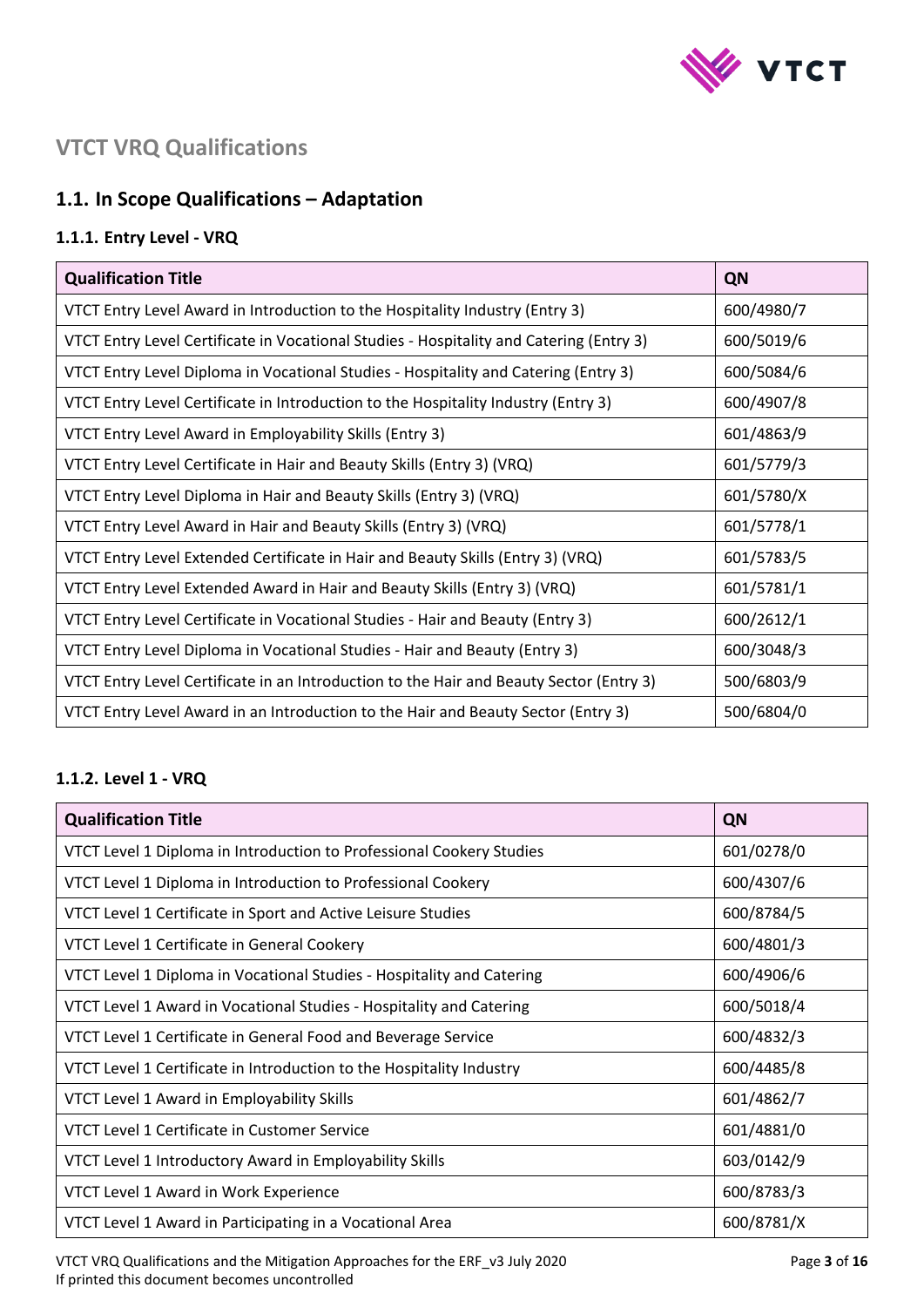

| VTCT Level 1 Award in Developing Employability Skills                     | 600/8750/X |
|---------------------------------------------------------------------------|------------|
| VTCT Level 1 Award in Volunteering                                        | 600/7686/0 |
| VTCT Level 1 Certificate in Retail Knowledge                              | 500/6822/2 |
| VTCT Level 1 Extended Award in Hair and Beauty Skills (VRQ)               | 601/5787/2 |
| VTCT Level 1 Certificate in Hair and Beauty Skills (VRQ)                  | 601/5785/9 |
| VTCT Level 1 Extended Certificate in Hair and Beauty Skills (VRQ)         | 601/5788/4 |
| VTCT Level 1 Diploma in Hair and Beauty Skills (VRQ)                      | 601/5786/0 |
| VTCT Level 1 Award in Hair and Beauty Skills (VRQ)                        | 601/5784/7 |
| VTCT Level 1 Award in Vocational Studies - Hair and Beauty                | 600/2761/7 |
| VTCT Level 1 Certificate in Vocational Studies - Hair and Beauty          | 600/2625/X |
| VTCT Level 1 Diploma in Vocational Studies - Hair and Beauty              | 600/3047/1 |
| VTCT Level 1 Certificate in Beauty Therapy                                | 600/1655/3 |
| VTCT Level 1 Diploma in Beauty Therapy                                    | 600/1647/4 |
| VTCT Level 1 Certificate in an Introduction to the Hair and Beauty Sector | 500/6839/8 |
| VTCT Level 1 Award in an Introduction to the Hair and Beauty Sector       | 500/6821/0 |
| VTCT Level 1 Diploma in an Introduction to the Hair and Beauty Sector     | 500/8707/1 |
| VTCT Level 1 Award in Themed Face Painting                                | 500/8870/1 |
| VTCT Level 1 Award in Nail Art Application                                | 500/8871/3 |
| VTCT Level 1 Award in Basic Make-Up Application                           | 500/8872/5 |
| <b>VTCT Level 1 Award in Nail Treatments</b>                              | 500/8925/0 |
| VTCT Level 1 Diploma in Hairdressing                                      | 600/1180/4 |
| VTCT Level 1 Award in Plaiting and Twisting Hair                          | 500/8867/1 |
| VTCT Level 1 Award in Styling Women's Hair                                | 500/8873/7 |

## <span id="page-3-0"></span>**1.1.3. Level 2 - VRQ**

| <b>Qualification Title</b>                                              | QN         |
|-------------------------------------------------------------------------|------------|
| VTCT Level 2 Diploma in Food, Beverage and Professional Cookery Studies | 601/2105/1 |
| VTCT Level 2 Diploma in Professional Cookery Studies                    | 600/9263/4 |
| VTCT Level 2 Diploma in Professional Food and Beverage Service          | 600/4851/7 |
| VTCT Level 2 Diploma in Professional Cookery                            | 600/4850/5 |
| <b>VTCT Level 2 Award in Barista Skills</b>                             | 600/4486/X |
| VTCT Level 2 Award in Instructing Studio Cycling Sessions               | 600/8743/2 |
| <b>VTCT Level 2 Diploma in Sports Studies</b>                           | 600/8632/4 |
| VTCT Level 2 Diploma in Exercise, Health and Fitness Studies            | 600/8631/2 |
| VTCT Level 2 Award in Delivering Chair-Based Exercise                   | 600/6156/X |

VTCT VRQ Qualifications and the Mitigation Approaches for the ERF\_v3 July 2020 Page **4** of **16** If printed this document becomes uncontrolled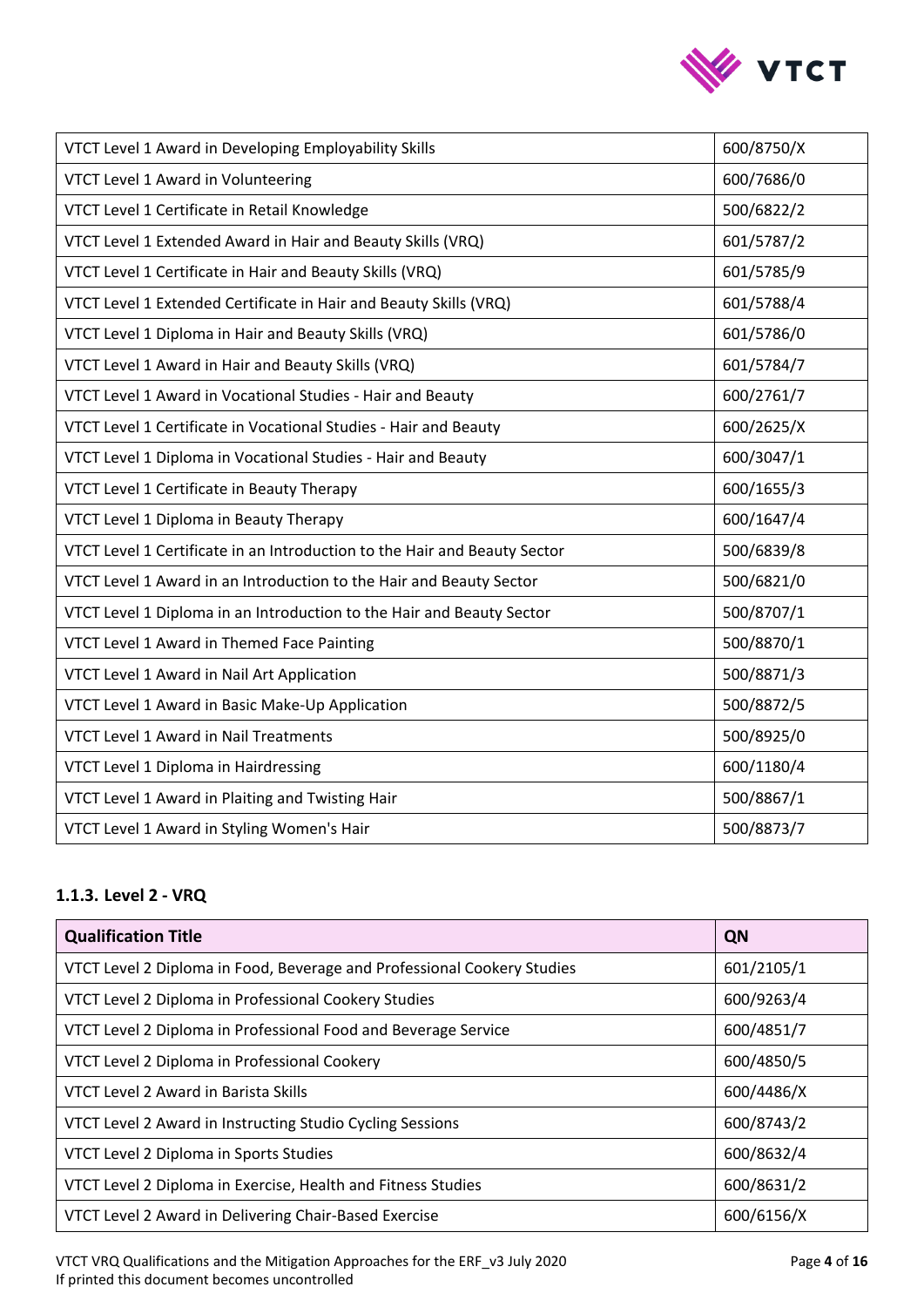

| VTCT Level 2 Award in Instructing Circuit Training Sessions                    | 500/7528/7 |
|--------------------------------------------------------------------------------|------------|
| VTCT Level 2 Certificate in Fitness Instructing                                | 500/8722/8 |
| VTCT Level 2 Certificate in Instructing Gym-Based Exercise                     | 603/3668/7 |
| VTCT Level 2 Award in LED Gel Polish Techniques                                | 601/4628/X |
| VTCT Level 2 Diploma in Beauty Therapy Studies (Make-Up)                       | 600/8661/0 |
| VTCT Level 2 Diploma in Beauty Therapy Studies                                 | 600/8660/9 |
| VTCT Level 2 Certificate in Hair and Beauty Services                           | 600/9605/6 |
| VTCT Level 2 Diploma in Hair and Media Make-Up Studies                         | 600/8760/2 |
| VTCT Level 2 Certificate in Anatomy and Physiology for Complementary Therapies | 600/4961/3 |
| VTCT Level 2 Diploma in Complementary Therapies                                | 600/4847/5 |
| VTCT Level 2 Award in Eyelash and Eyebrow Treatments                           | 600/2594/3 |
| VTCT Level 2 Award in Nail Technology                                          | 600/2723/X |
| VTCT Level 2 Diploma in Hair and Media Make-Up                                 | 600/1393/X |
| VTCT Level 2 Certificate in Beauty Specialist Techniques                       | 500/9607/2 |
| VTCT Level 2 Certificate in Beauty Services                                    | 500/9306/X |
| VTCT Level 2 Award in Scalp Massage Services                                   | 500/8732/0 |
| VTCT Level 2 Award in Ear Piercing                                             | 500/8869/5 |
| VTCT Level 2 Certificate in Make-Up and Manicure                               | 500/8875/0 |
| VTCT Level 2 Award in Eyelash Perming                                          | 500/8876/2 |
| VTCT Level 2 Award in Wax Depilation                                           | 500/8878/6 |
| VTCT Level 2 Award in Threading Depilation                                     | 500/8879/8 |
| VTCT Level 2 Certificate in Nail Technology                                    | 500/8882/8 |
| VTCT Level 2 Award in Thermal Auricular Therapy                                | 500/8883/X |
| VTCT Level 2 Award in Facial Massage and Skincare                              | 500/8884/1 |
| VTCT Level 2 Award in Footcare                                                 | 500/8644/3 |
| VTCT Level 2 Award in Body Art Design                                          | 500/8646/7 |
| VTCT Level 2 Award in the Art of Photographic Make-Up                          | 500/8621/2 |
| VTCT Level 2 Award in Head Massage                                             | 500/8632/7 |
| VTCT Level 2 Award in Skin Tanning Techniques                                  | 500/8634/0 |
| VTCT Level 2 Award in Shaping and Colouring Eyebrows                           | 500/8635/2 |
| VTCT Level 2 Certificate in Nail Treatments                                    | 500/8915/8 |
| VTCT Level 2 Diploma in Hair and Beauty Services                               | 500/8922/5 |
| VTCT Level 2 Award in Nail Art                                                 | 500/8968/7 |
| VTCT Level 2 Certificate in Cosmetic Make-Up and Beauty Consultancy            | 500/8970/5 |
| VTCT Level 2 Award in Photographic Make-Up and Dressing Hair                   | 500/8901/8 |
| VTCT Level 2 Certificate in Cosmetic Make-Up                                   | 500/9035/5 |

VTCT VRQ Qualifications and the Mitigation Approaches for the ERF\_v3 July 2020 Page **5** of **16** If printed this document becomes uncontrolled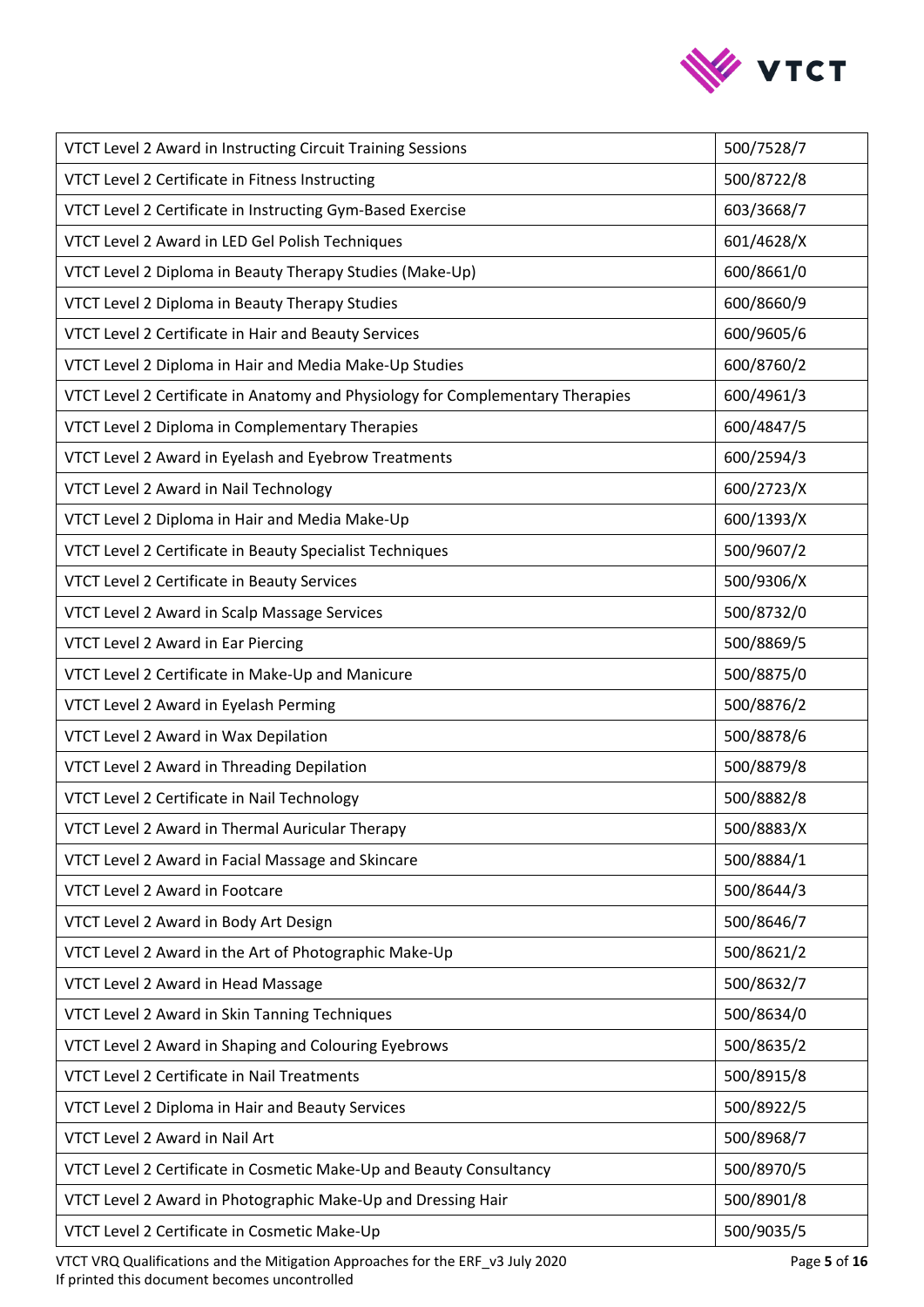

| VTCT Level 2 Diploma in Beauty Specialist Techniques                          | 500/9039/2 |
|-------------------------------------------------------------------------------|------------|
| VTCT Level 2 Diploma in Beauty Services                                       | 500/9127/X |
| VTCT Level 2 Diploma for Beauty Professionals (Beauty Therapist)              | 603/3606/7 |
| VTCT Level 2 Diploma for Beauty Professionals (Beauty and Make-up Consultant) | 603/3694/8 |
| VTCT Level 2 Diploma for Beauty Professionals (Nail Services Technician)      | 603/3695/X |
| VTCT Level 2 Diploma in Hairdressing Studies                                  | 600/8706/7 |
| VTCT Level 2 Diploma in Barbering Studies                                     | 600/8707/9 |
| VTCT Level 2 Diploma in Women's and Men's Hairdressing                        | 600/1065/4 |
| VTCT Level 2 Certificate in Hairdressing Services                             | 500/9307/1 |
| VTCT Level 2 Certificate in Barbering                                         | 500/8730/7 |
| VTCT Level 2 Certificate in Colouring Hair                                    | 500/8733/2 |
| VTCT Level 2 Certificate in African Caribbean Hairdressing                    | 500/8735/6 |
| VTCT Level 2 Certificate in Cutting Hair                                      | 500/8877/4 |
| VTCT Level 2 Certificate in Women's Hairdressing                              | 500/8812/9 |
| VTCT Level 2 Award in the Art of Colouring Hair                               | 500/8671/6 |
| VTCT Level 2 Diploma in Women's Hairdressing                                  | 500/8976/6 |
| VTCT Level 2 Diploma in Barbering                                             | 500/9040/9 |
| VTCT Level 2 Diploma in Hairdressing Services                                 | 500/9071/9 |
| VTCT Level 2 Award in Hair and Beauty Skills (VRQ)                            | 601/5789/6 |
| VTCT Level 2 Extended Award in Hair and Beauty Skills (VRQ)                   | 601/5792/6 |
| VTCT Level 2 Certificate in Hair and Beauty Skills (VRQ)                      | 601/5790/2 |
| VTCT Level 2 Extended Certificate in Hair and Beauty Skills (VRQ)             | 601/5793/8 |
| VTCT Level 2 Diploma in Hair and Beauty Skills (VRQ)                          | 601/5791/4 |

## <span id="page-5-0"></span>**1.1.4. Level 3 - VRQ**

| <b>Qualification Title</b>                                         | QN         |
|--------------------------------------------------------------------|------------|
| VTCT Level 3 Award in Education and Training                       | 601/2758/2 |
| VTCT Level 3 Award in Invigilating Tests and Examinations          | 600/6734/2 |
| VTCT Level 3 Award in Assessing Competence in the Work Environment | 500/9756/8 |
| VTCT Level 3 Award in Assessing Vocationally Related Achievement   | 500/9757/X |
| VTCT Level 3 Certificate in Assessing Vocational Achievement       | 500/9758/1 |
| VTCT Level 3 Diploma in Professional Cookery Studies               | 600/9005/4 |
| VTCT Level 3 Diploma in Advanced Professional Cookery              | 600/4803/7 |
| VTCT Level 3 Diploma in Food and Beverage Service Supervision      | 600/4806/2 |
| VTCT Level 3 Diploma in Professional Patisserie and Confectionery  | 600/4805/0 |

VTCT VRQ Qualifications and the Mitigation Approaches for the ERF\_v3 July 2020 Page **6** of **16** If printed this document becomes uncontrolled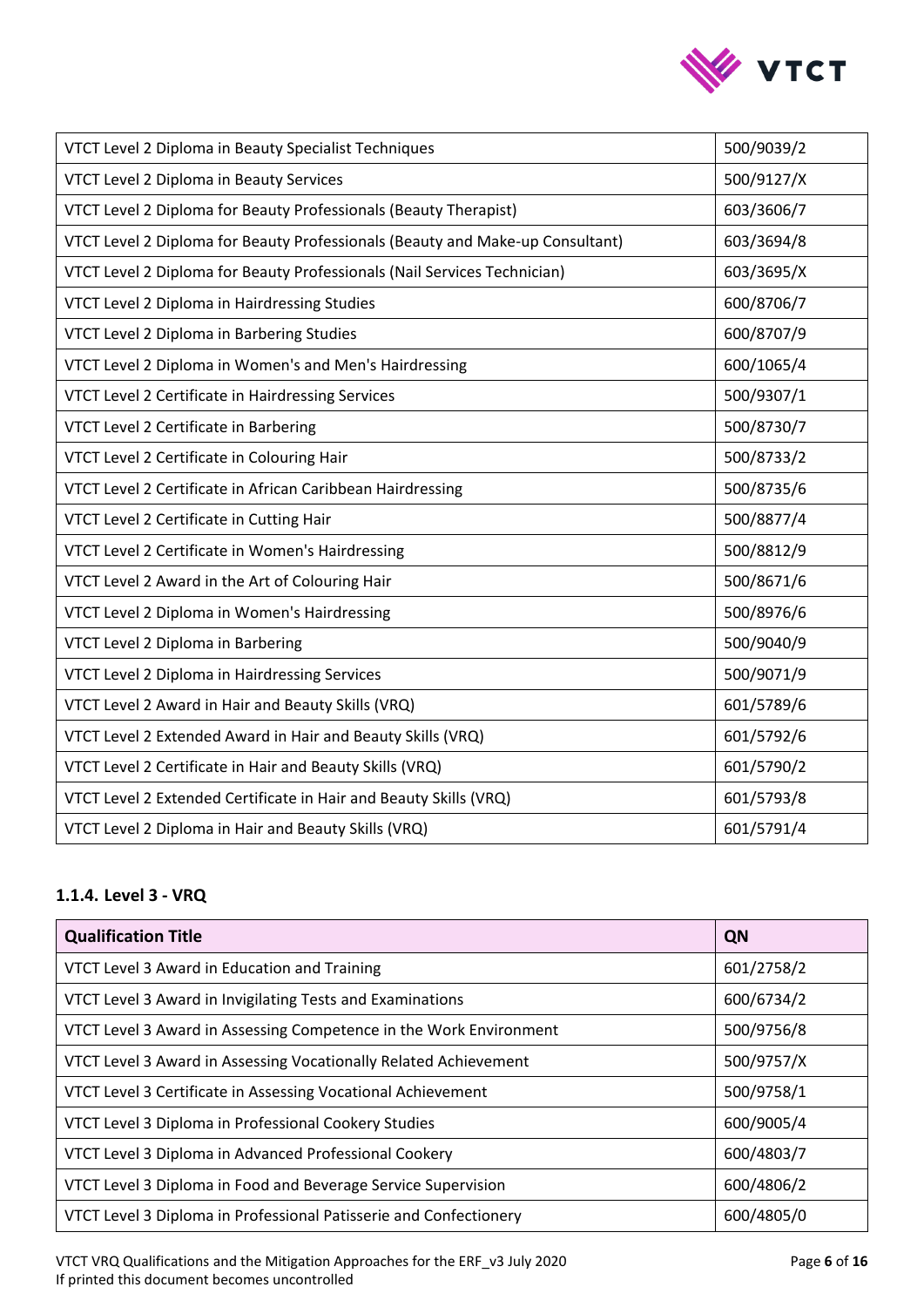

| VTCT Level 3 Award in Hospitality Supervision and Leadership Principles                             | 600/4530/9 |
|-----------------------------------------------------------------------------------------------------|------------|
| VTCT Level 3 Diploma in Sports Massage Therapy                                                      | 601/4618/7 |
| VTCT Level 3 Diploma in Personal Training (Gym Based Exercise)                                      | 601/4323/X |
| VTCT Level 3 Award in First Aid at Work                                                             | 603/2381/4 |
| VTCT Level 3 Diploma in Preventing Injuries in Sport and Active Leisure                             | 600/8635/X |
| VTCT Level 3 Diploma in Instructing Mat-Based Pilates                                               | 600/7050/X |
| VTCT Level 3 Award in Designing Physical Activity Programmes for Antenatal and Postnatal<br>Clients | 600/6735/4 |
| VTCT Level 3 Award in Designing Physical Activity Programmes for Older Adults                       | 600/6738/X |
| VTCT Level 3 Diploma in Exercise Referral                                                           | 600/4756/2 |
| VTCT Level 3 Award in Applying Hot and Cold Techniques in Sport and Active Leisure                  | 501/0496/2 |
| VTCT Level 3 Award in Taping and Strapping for Sport and Active Leisure                             | 500/9525/0 |
| VTCT Level 3 Certificate in Personal Training                                                       | 500/8721/6 |
| VTCT Level 3 Certificate in Personal Training                                                       | 603/3669/9 |
| VTCT Level 3 Combined Diploma in Personal Training                                                  | 603/3854/4 |
| VTCT Level 3 Award in Emergency First Aid at Work                                                   | 603/3754/0 |
| VTCT Level 3 Certificate in Beauty Therapy                                                          | 601/4229/7 |
| VTCT Level 3 Certificate in Cosmetic Camouflage                                                     | 601/7625/8 |
| VTCT Level 3 Certificate in Fashion and Photographic Make-up                                        | 601/7626/X |
| VTCT Level 3 Certificate in Indian Head Massage                                                     | 601/7633/7 |
| VTCT Level 3 Award in Crystal Therapy                                                               | 601/7208/3 |
| VTCT Level 3 Award in Asian Bridal Make-Up                                                          | 600/8710/9 |
| VTCT Level 3 Diploma in Beauty Therapy Studies                                                      | 600/8665/8 |
| VTCT Level 3 Certificate in Beauty Therapy Studies (Massage)                                        | 600/8664/6 |
| VTCT Level 3 Diploma in Spa Therapy Studies                                                         | 600/8663/4 |
| VTCT Level 3 Diploma in Beauty Therapy Studies (Make-Up)                                            | 600/8662/2 |
| VTCT Level 3 Diploma in Fashion, Theatre and Media Hair and Make-Up Studies                         | 600/8761/4 |
| VTCT Level 3 Diploma in Nail Technology Studies                                                     | 600/8908/8 |
| VTCT Level 3 Diploma in Complementary Therapies                                                     | 600/4846/3 |
| VTCT Level 3 Certificate in Anatomy, Physiology and Pathology for Complementary<br>Therapies        | 600/4845/1 |
| VTCT Level 3 Diploma in Aromatherapy                                                                | 600/4843/8 |
| VTCT Level 3 Diploma in Massage                                                                     | 600/4841/4 |
| VTCT Level 3 Diploma in Reflexology                                                                 | 600/4840/2 |
| VTCT Level 3 Certificate in Thai Massage                                                            | 600/4013/0 |
| VTCT Level 3 Certificate in Massage Using Pre-Blended Aromatherapy Oils                             | 501/0730/6 |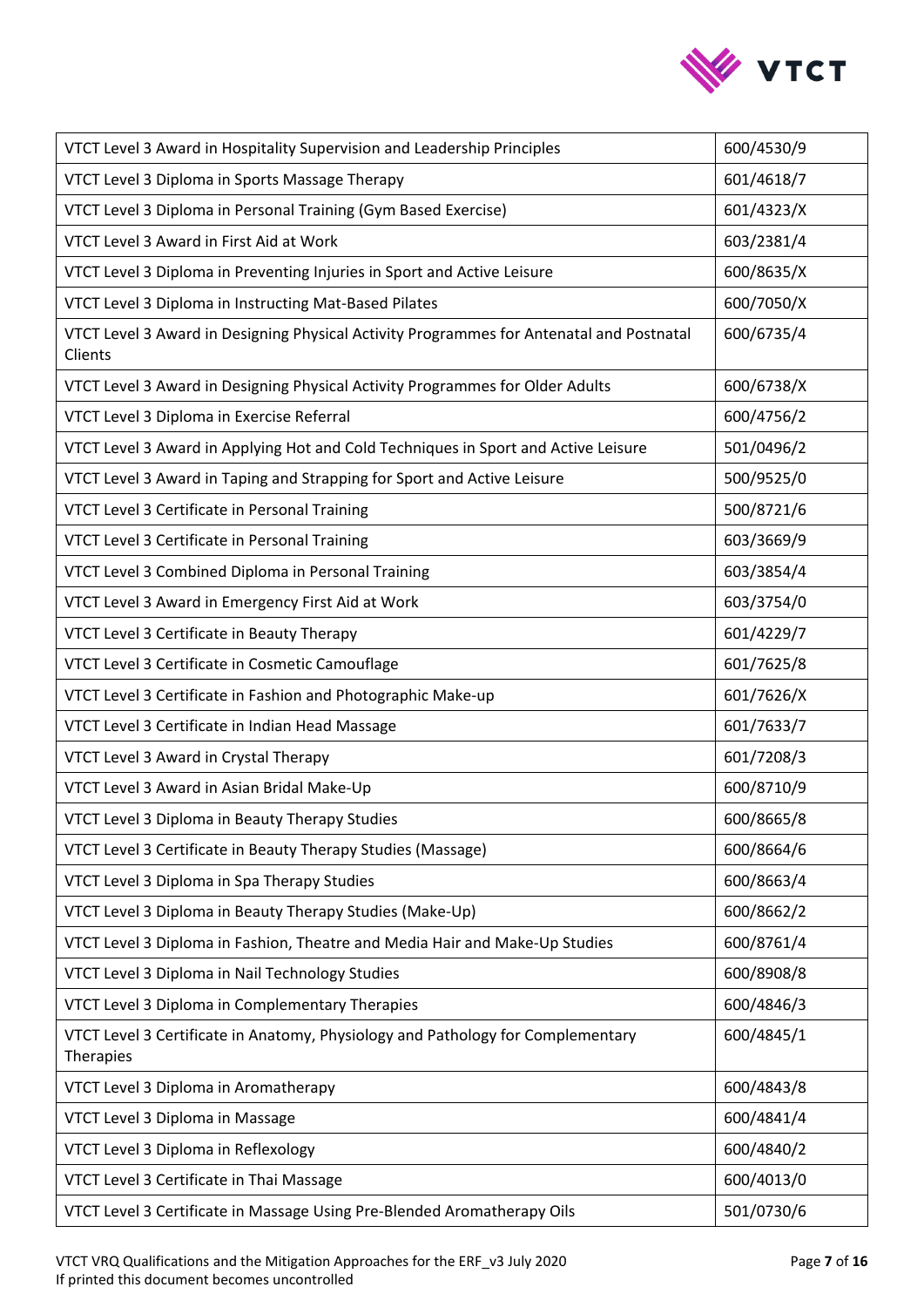

| VTCT Level 3 Diploma in Theatrical, Special Effects and Hair and Media Make-Up    | 501/0896/7 |
|-----------------------------------------------------------------------------------|------------|
| VTCT Level 3 Certificate in Stone Therapy Massage                                 | 500/9595/X |
| VTCT Level 3 Award in Spa Treatments                                              | 500/8885/3 |
| VTCT Level 3 Award in Lash Extensions                                             | 500/8810/5 |
| VTCT Level 3 Award in Anatomical and Physiological Knowledge of Body Systems      | 500/8645/5 |
| VTCT Level 3 Award in Media Make-Up                                               | 500/8619/4 |
| VTCT Level 3 Award in Nail Enhancements and Advanced Hand and Nail Art Techniques | 500/8620/0 |
| VTCT Level 3 Award in Tanning Treatments                                          | 500/8911/0 |
| VTCT Level 3 Award in Advanced (Intimate) Waxing Techniques                       | 500/8973/0 |
| VTCT Level 3 Certificate in Micro Dermabrasion Treatments                         | 500/8974/2 |
| VTCT Level 3 Certificate in Facial Electrotherapy                                 | 500/8961/4 |
| VTCT Level 3 Certificate in Epilation                                             | 500/8962/6 |
| VTCT Level 3 Diploma in Beauty Therapy Treatments                                 | 500/8964/X |
| VTCT Level 3 Diploma in Nail Technology                                           | 500/8966/3 |
| VTCT Level 3 Diploma in Massage Therapy                                           | 500/8967/5 |
| VTCT Level 3 Diploma in Make-Up Artistry                                          | 500/9065/3 |
| VTCT Level 3 Certificate in Swedish Massage                                       | 500/9043/4 |
| VTCT Level 3 Certificate in Face and Body Art                                     | 500/9036/7 |
| VTCT Level 3 Award in Airbrush Make-Up                                            | 500/9038/0 |
| VTCT Level 3 Diploma in Spa and Body Treatments                                   | 500/9103/7 |
| VTCT Level 3 Diploma in Hairdressing Studies                                      | 600/8708/0 |
| VTCT Level 3 Diploma in Barbering                                                 | 600/1484/2 |
| VTCT Level 3 Diploma in Women's Hairdressing                                      | 600/1482/9 |
| VTCT Level 3 Award in Bridal Hairstyling                                          | 500/8725/3 |
| VTCT Level 3 Certificate in Hair Extension Services                               | 500/8726/5 |
| VTCT Level 3 Certificate in Creative Hair Design                                  | 500/8727/7 |
| VTCT Level 3 Certificate in Colouring Hair                                        | 500/8728/9 |
| VTCT Level 3 Certificate in Barbering                                             | 500/8731/9 |
| VTCT Level 3 Award in Cutting Women's Hair                                        | 500/8674/1 |

# <span id="page-7-0"></span>**1.1.5. Level 4 - VRQ**

| <b>Qualification Title</b>                                                          | QN         |
|-------------------------------------------------------------------------------------|------------|
| VTCT Level 4 Certificate in Salon Management                                        | 600/1396/5 |
| VTCT Level 4 Diploma in Salon Management                                            | 600/1397/7 |
| VTCT Level 4 Award in Physiology for Advanced Beauty Therapy                        | 500/9075/6 |
| VTCT Level 4 Diploma in Advanced Techniques and Management Practice in Hairdressing | 601/8341/X |

VTCT VRQ Qualifications and the Mitigation Approaches for the ERF\_v3 July 2020 Page **8** of **16** If printed this document becomes uncontrolled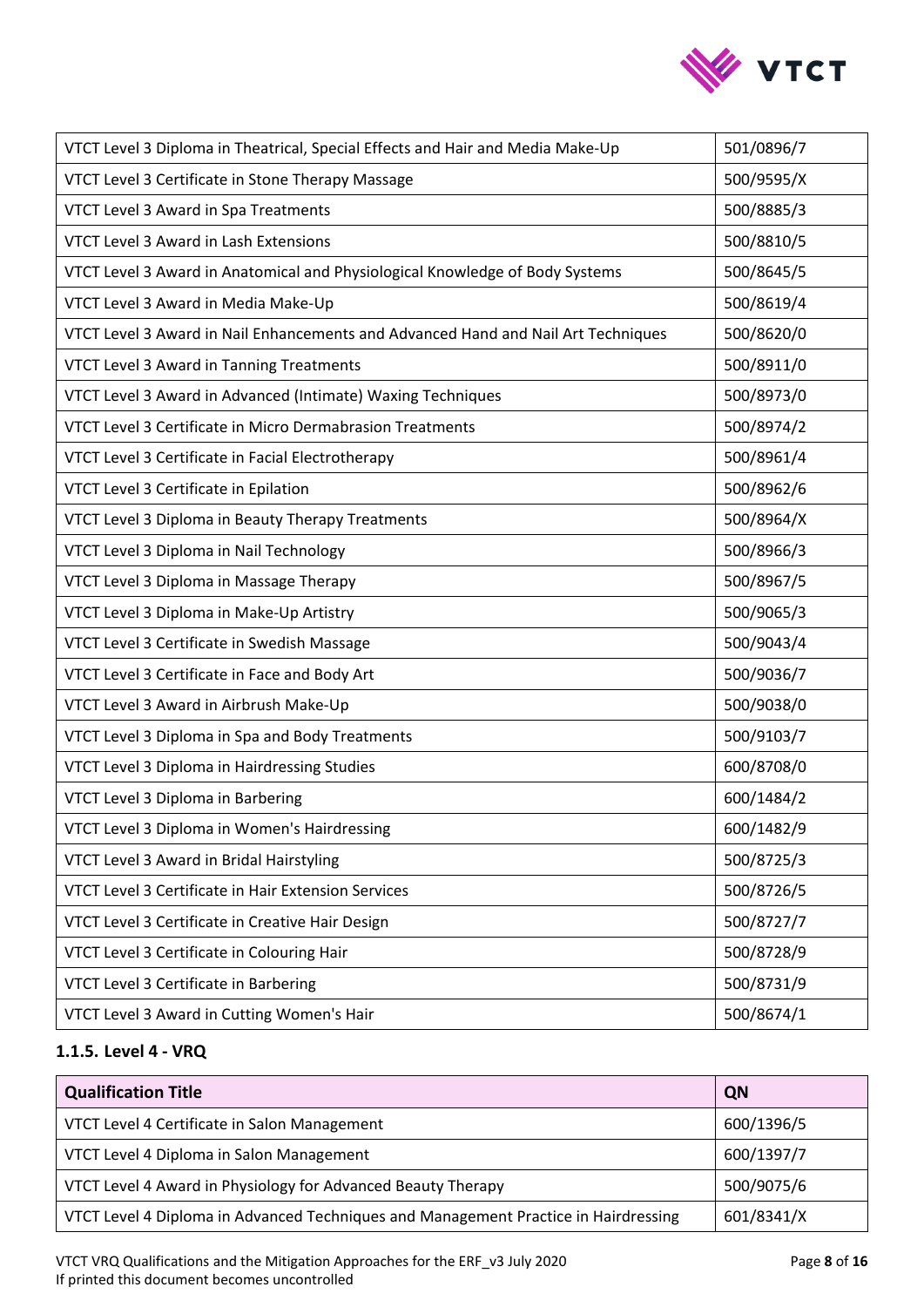

#### <span id="page-8-0"></span>**1.1.6. Level 5 - VRQ**

| <b>Qualification Title</b>                         | QN         |
|----------------------------------------------------|------------|
| VTCT Level 5 Diploma in Education and Training     | 601/5350/7 |
| VTCT Level 5 Certificate in Sports Massage Therapy | 601/5325/8 |

# <span id="page-8-1"></span>**1.2. In Scope Qualifications – Estimation**

#### <span id="page-8-2"></span>**1.2.1. Level 2 - VRQ**

| <b>Qualification Title</b>                                                             | QN         |
|----------------------------------------------------------------------------------------|------------|
| VTCT Level 2 Certificate in Hospitality Industry Skills - Bar Service                  | 600/7230/1 |
| VTCT Level 2 Certificate in Hospitality Industry Skills - Food Service                 | 600/6956/9 |
| VTCT Level 2 Diploma in Customer Service                                               | 601/4882/2 |
| VTCT Level 2 Diploma in Business Administration                                        | 601/5976/5 |
| VTCT Level 2 Award in Work Experience                                                  | 600/8782/1 |
| VTCT Level 2 Certificate in Developing Employability Skills                            | 600/8753/5 |
| VTCT Level 2 Award in Developing Employability Skills                                  | 600/8752/3 |
| VTCT Level 2 Certificate in Personal Development                                       | 600/6500/X |
| VTCT Level 2 Certificate in Retail Skills                                              | 600/5076/7 |
| VTCT Level 2 Award in Creating an Image Based on a Theme in the Hair and Beauty Sector | 500/8670/4 |
| VTCT Level 2 Award in Mendhi Skin Decoration                                           | 500/8902/X |
| VTCT Level 2 Award in the Art of Dressing Hair                                         | 500/8874/9 |

#### <span id="page-8-3"></span>**1.2.2. Level 3 - VRQ**

| Qualification Title                                  | QN         |
|------------------------------------------------------|------------|
| VTCT Level 3 Diploma in Customer Service             | 601/4883/4 |
| VTCT Level 3 Certificate in Learning and Development | 600/3051/3 |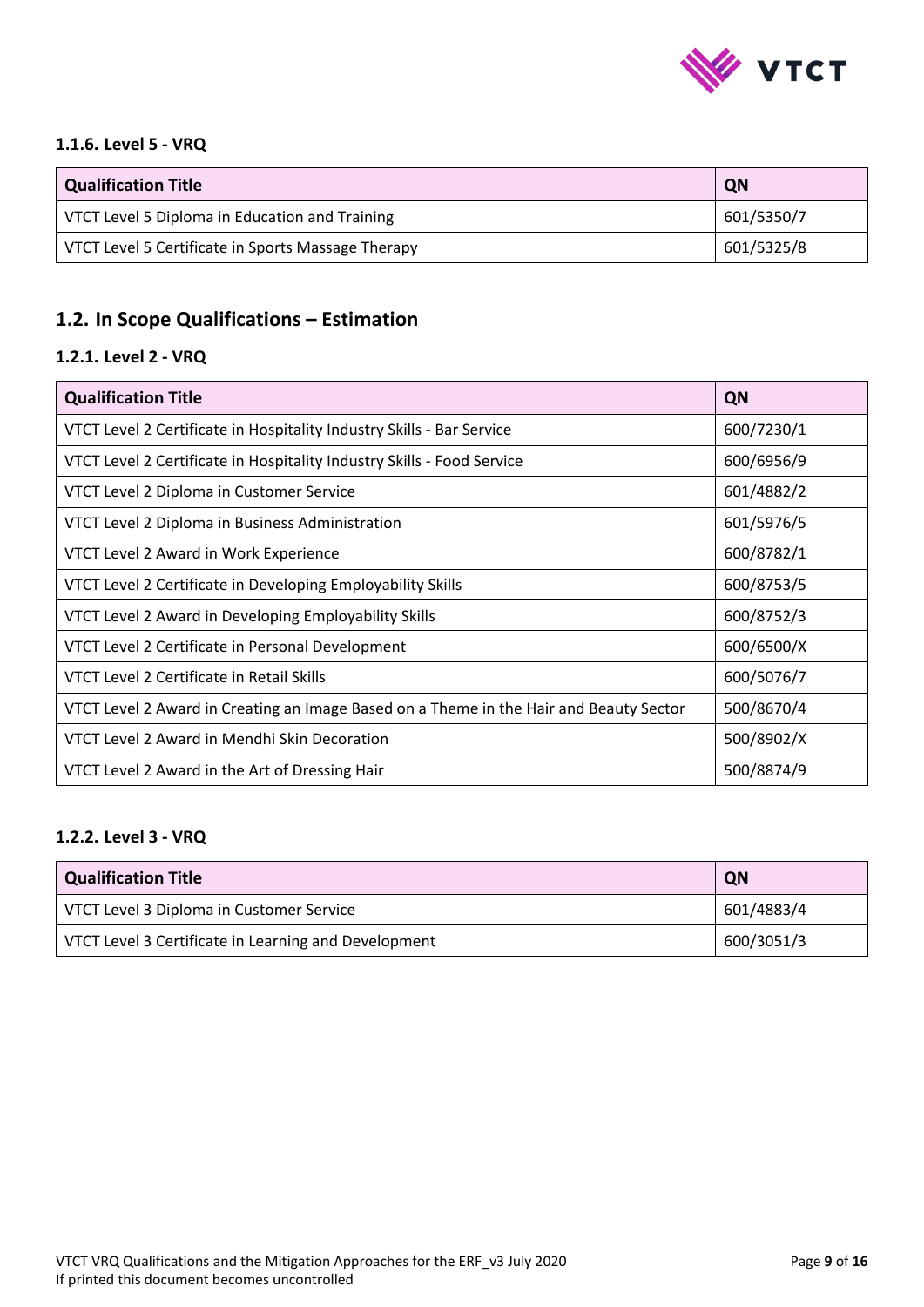

# <span id="page-9-0"></span>**1.3. In Scope Qualifications – Delay**

## <span id="page-9-1"></span>**1.3.1. Level 4 - VRQ**

| <b>Qualification Title</b>                                                                                 | QN         |
|------------------------------------------------------------------------------------------------------------|------------|
| VTCT Level 4 Award in the External Quality Assurance of Assessment Processes and Practice                  | 500/9779/9 |
| VTCT Level 4 Certificate in Leading the Internal Quality Assurance of Assessment Processes<br>and Practice | 501/0462/7 |
| VTCT Level 4 Award in the Internal Quality Assurance of Assessment Processes and Practice                  | 501/0515/2 |
| VTCT Level 4 Certificate in Advanced Beauty Therapy                                                        | 603/1304/3 |
| VTCT Level 4 Certificate in Enhancing Eyebrows with Microblading Techniques                                | 603/1305/5 |
| VTCT (ITEC) Level 4 Certificate in Radio Frequency                                                         | 603/2908/7 |
| VTCT (ITEC) Level 4 Certificate in Skin Needling                                                           | 603/2909/9 |
| VTCT (ITEC) Level 4 Certificate in Skin Peeling                                                            | 603/2910/5 |
| VTCT (ITEC) Level 4 Certificate in Ultrasound                                                              | 603/2911/7 |
| VTCT Level 4 Award in Laser and Light Treatments for Skin Rejuvenation                                     | 600/4911/X |
| VTCT Level 4 Award in Laser and Light Treatments for Hair Reduction                                        | 600/4910/8 |
| VTCT Level 4 Certificate in Micropigmentation                                                              | 600/3288/1 |
| VTCT Level 4 Diploma in Advanced Beauty Therapy                                                            | 500/8886/5 |
| VTCT Level 4 Award in Skin Blemish Removal                                                                 | 500/8888/9 |
| VTCT Level 4 Certificate in Laser and Intense Pulsed Light (IPL) Treatments                                | 500/9034/3 |
| VTCT Level 4 Diploma in Permanent Hair Removal and Skin Rejuvenation                                       | 500/9037/9 |

### <span id="page-9-2"></span>**1.3.2. Level 5 - VRQ**

| Qualification Title                                         | <b>QN</b>  |
|-------------------------------------------------------------|------------|
| VTCT (ITEC) Level 5 Certificate in Laser Tattoo Removal     | 603/2907/5 |
| VTCT (ITEC) Level 5 Certificate in Advanced Blemish Removal | 603/2912/9 |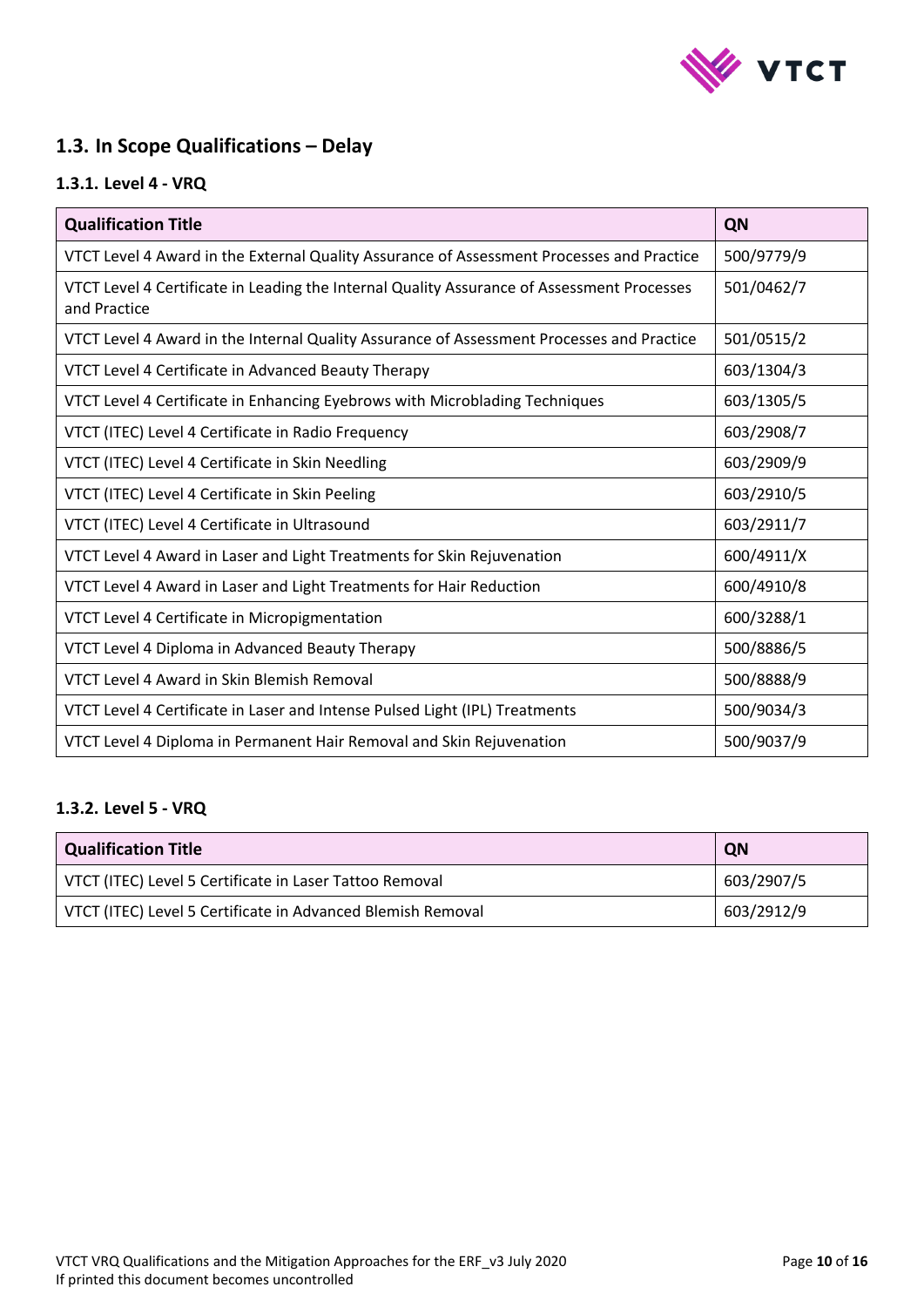

# <span id="page-10-0"></span>**1.4. In scope qualifications – no mitigation required – no changes to delivery**

## <span id="page-10-1"></span>**1.4.1. Entry Level - VRQ**

| Qualification Title                                                 | QN         |
|---------------------------------------------------------------------|------------|
| VTCT Entry Level Award In Personal and Social Development (Entry 3) | 600/0388/1 |

#### <span id="page-10-2"></span>**1.4.2. Level 1 - VRQ**

| <b>Qualification Title</b>                                  | QN         |
|-------------------------------------------------------------|------------|
| VTCT Level 1 Award in Features of Understanding Enterprise  | 600/6918/1 |
| VTCT Level 1 Award in Equality and Diversity                | 600/5225/9 |
| VTCT Level 1 Award in Internet Safety                       | 600/5227/2 |
| VTCT Level 1 Award in Personal Learning and Thinking Skills | 600/4606/5 |
| VTCT Level 1 Certificate in Personal and Social Development | 600/0384/4 |
| VTCT Level 1 Award In Personal and Social Development       | 600/0387/X |

#### <span id="page-10-3"></span>**1.4.3. Level 2 - VRQ**

| <b>Qualification Title</b>                                                                                               | QN         |
|--------------------------------------------------------------------------------------------------------------------------|------------|
| VTCT Level 2 Certificate in Hospitality and Catering Principles (Professional Cookery - Food<br>Preparation and Cooking) | 600/4528/0 |
| VTCT Level 2 Certificate in Hospitality and Catering Principles (Professional Cookery)                                   | 600/4529/2 |
| VTCT Level 2 Certificate in Hospitality and Catering Principles (Food Production and Cooking)                            | 600/4489/5 |
| VTCT Level 2 Certificate in Hospitality and Catering Principles (Food and Beverage Service)                              | 600/4488/3 |
| VTCT Level 2 Award in Food Safety in Catering                                                                            | 600/4678/8 |
| VTCT Level 2 Award in Skin Cancer Awareness for Non-Healthcare Professionals                                             | 601/0435/1 |
| VTCT Level 2 Award in Features of Preparing to Set up a New Business                                                     | 600/6740/8 |
| VTCT Level 2 Award in Understanding Personal Finance                                                                     | 600/7018/3 |
| VTCT Level 2 Award in Equality and Diversity                                                                             | 600/5213/2 |
| VTCT Level 2 Award in Employee Rights and Responsibilities                                                               | 600/5598/4 |
| VTCT Level 2 Award in Personal Learning and Thinking Skills                                                              | 600/4602/8 |
| VTCT Level 2 Award In Employment Rights and Responsibilities                                                             | 600/0219/0 |
| VTCT Level 2 Certificate in Retail Knowledge                                                                             | 500/6943/3 |
| VTCT Level 2 Award in Preparing to Run a Hair and Beauty Business                                                        | 601/0228/7 |
| VTCT Level 2 Award in Employment Awareness in the Hair and Beauty Sector                                                 | 600/1762/4 |
| VTCT Level 2 Certificate In Retail Knowledge (Beauty)                                                                    | 600/0647/X |
| VTCT Level 2 Award in Preventing Contact Dermatitis                                                                      | 500/9752/0 |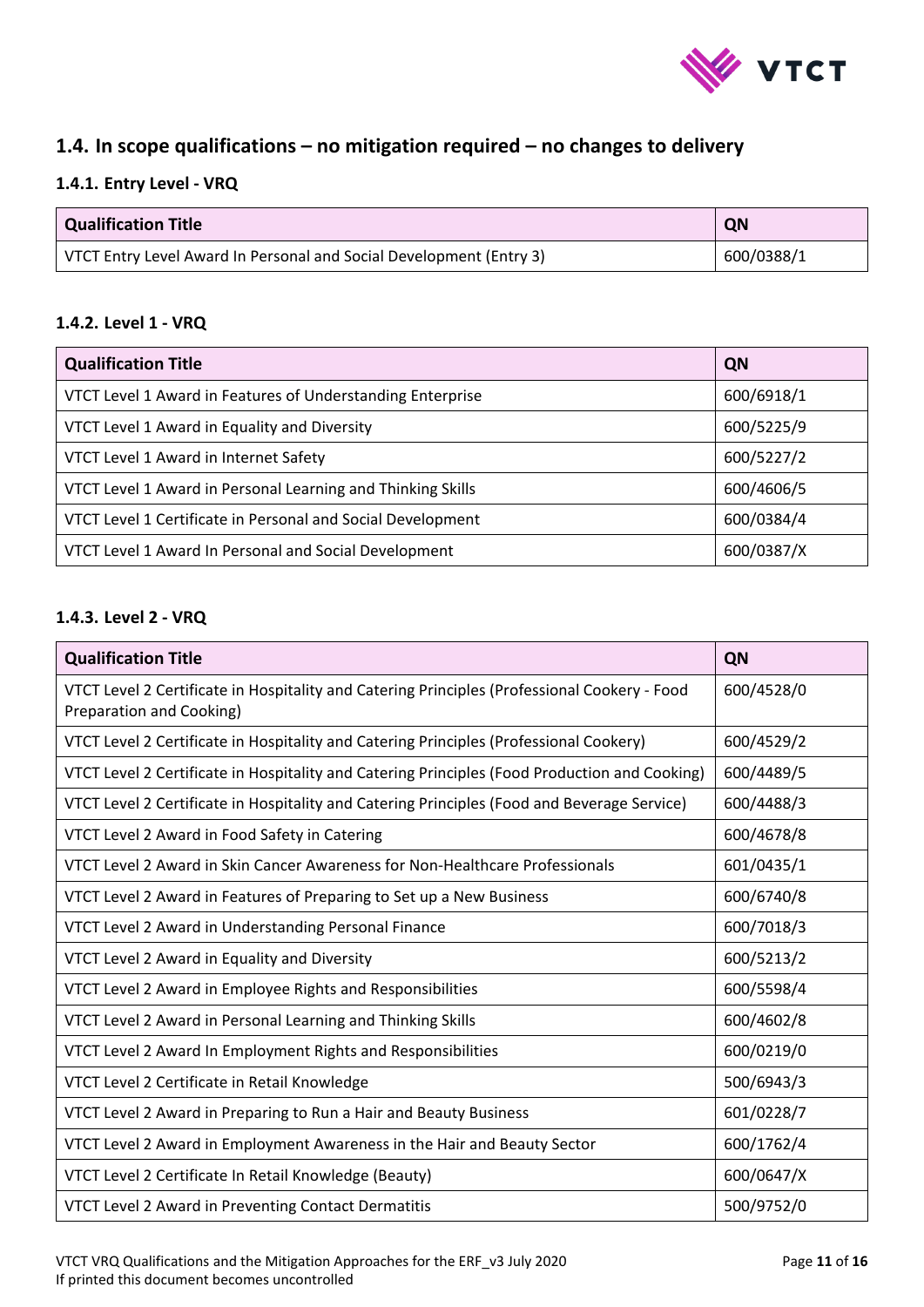

#### <span id="page-11-0"></span>**1.4.4. Level 3 - VRQ**

| <b>Qualification Title</b>                                                              | QN         |
|-----------------------------------------------------------------------------------------|------------|
| VTCT Level 3 Award in Understanding the Principles and Practices of Assessment          | 500/9755/6 |
| VTCT Level 3 Certificate in Hospitality and Catering Principles (Professional Cookery)  | 600/4531/0 |
| VTCT Level 3 Certificate in Computing for Teachers                                      | 603/0328/1 |
| VTCT Level 3 Award in Nutrition for Physical Activity                                   | 501/1577/7 |
| VTCT Level 3 Award in Principles of Beauty and Spa Treatments                           | 601/1250/5 |
| VTCT Level 3 Award in Healthy Eating and Wellbeing for the Complementary Therapy Client | 600/5181/4 |
| VTCT Level 3 Certificate in Salon Management                                            | 600/1395/3 |

## <span id="page-11-1"></span>**1.4.5. Level 4 - VRQ**

| Qualification Title                                                                                        | QN         |
|------------------------------------------------------------------------------------------------------------|------------|
| VTCT Level 4 Award in Understanding the External Quality Assurance of Assessment<br>Processes and Practice | 500/9753/2 |
| VTCT Level 4 Award in Understanding the Internal Quality Assurance of Assessment<br>Processes and Practice | 500/9759/3 |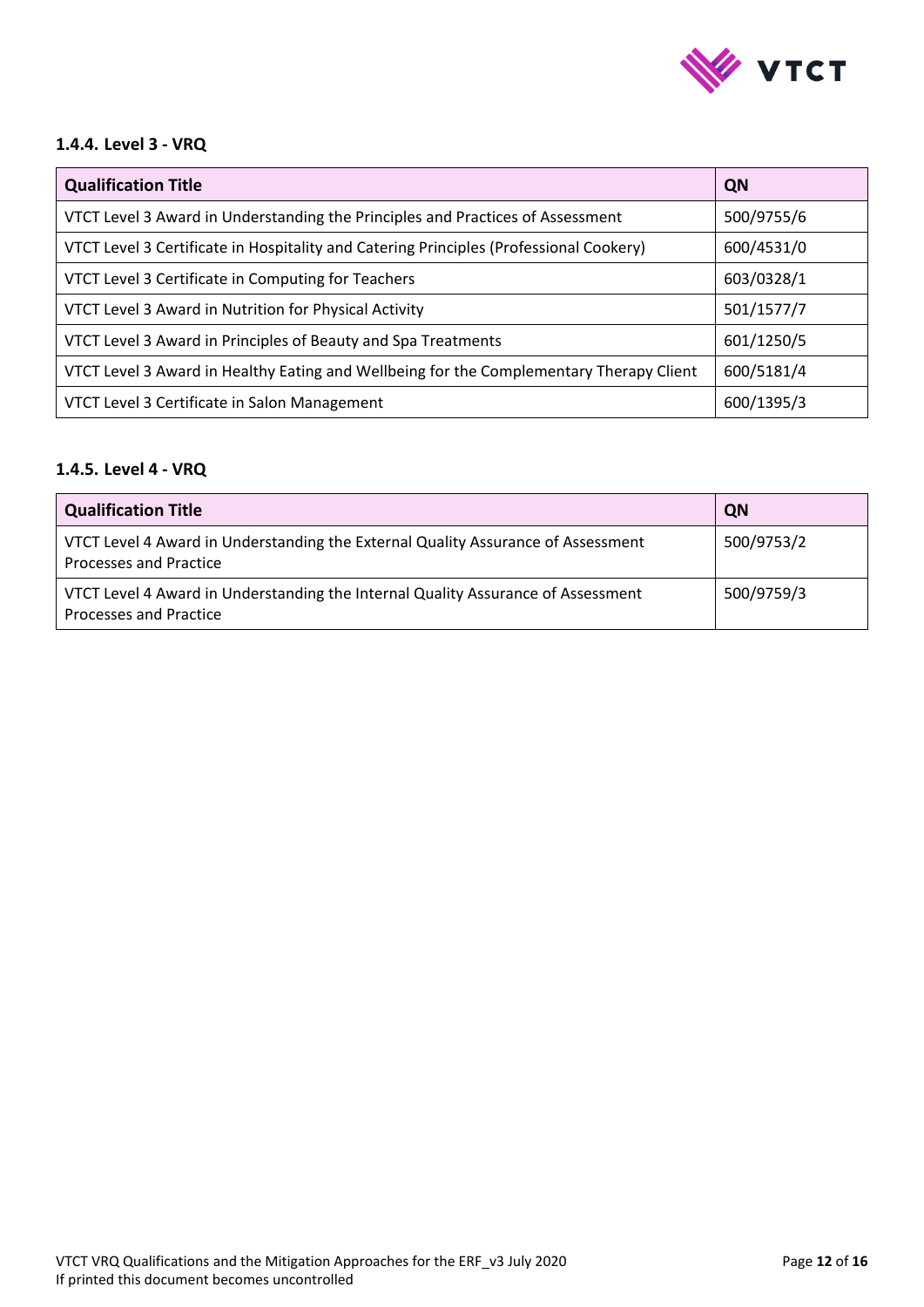

# <span id="page-12-0"></span>**1.5. In scope qualifications – no mitigation required – no learners expected to complete this summer**

# <span id="page-12-1"></span>**1.5.1. Entry Level - VRQ**

| <b>Qualification Title</b>                                          | QN         |
|---------------------------------------------------------------------|------------|
| VTCT Entry Level Award In Personal and Social Development (Entry 2) | 600/0391/1 |

#### <span id="page-12-2"></span>**1.5.2. Level 1 - VRQ**

| <b>Qualification Title</b>                                       | QN         |
|------------------------------------------------------------------|------------|
| VTCT Level 1 Award in Understanding Personal Finance             | 600/7019/5 |
| VTCT Level 1 Certificate in Developing Employability Skills      | 600/8751/1 |
| VTCT Level 1 Diploma in Retail Skills                            | 600/5073/1 |
| VTCT Level 1 Certificate in Preparation for Event Volunteering   | 600/3831/7 |
| VTCT Level 1 Award in Retail Knowledge                           | 500/6901/9 |
| VTCT Level 1 Award in Assisting Health Related Activity Sessions | 600/2289/9 |
| VTCT Level 1 Award in Active, Healthy Living                     | 600/1816/1 |
| VTCT Level 1 Certificate in Beauty Therapy Studies               | 600/8659/2 |
| VTCT Level 1 Certificate in Hairdressing Studies                 | 600/9308/0 |
| VTCT Level 1 Award in Styling Men's Hair                         | 500/8866/X |

#### <span id="page-12-3"></span>**1.5.3. Level 2 - VRQ**

| <b>Qualification Title</b>                                                             | QN         |
|----------------------------------------------------------------------------------------|------------|
| VTCT Level 2 Certificate in Hospitality and Catering Principles (Housekeeping)         | 601/4910/3 |
| VTCT Level 2 Certificate in Hospitality and Catering Principles (Hospitality Services) | 600/4494/9 |
| VTCT Level 2 Award in Healthier Food and Special Diets                                 | 600/4679/X |
| VTCT Level 2 Award In Foreign Currency Handling                                        | 601/3373/9 |
| VTCT Level 2 Award in Principles of Customer Service in the Local and Visitor Economy  | 601/2358/8 |
| VTCT Level 2 Certificate in Preparing to Set up a New Business                         | 600/6741/X |
| VTCT Level 2 Award in Volunteering                                                     | 600/7831/5 |
| VTCT Level 2 Award in Building Rapport in Work with Challenging Behaviour              | 600/5513/3 |
| VTCT Level 2 Award in Environmental Sustainability                                     | 600/5226/0 |
| VTCT Level 2 Award in Employment Awareness in Active Leisure and Learning              | 500/7393/X |
| VTCT Level 2 Award in Retail Knowledge                                                 | 500/6890/8 |
| VTCT Level 2 Certificate in Financial Trading                                          | 603/3489/7 |
| VTCT Level 2 Award in Instructing Kettlebell Training Sessions                         | 600/7035/3 |

VTCT VRQ Qualifications and the Mitigation Approaches for the ERF\_v3 July 2020 Page **13** of **16** If printed this document becomes uncontrolled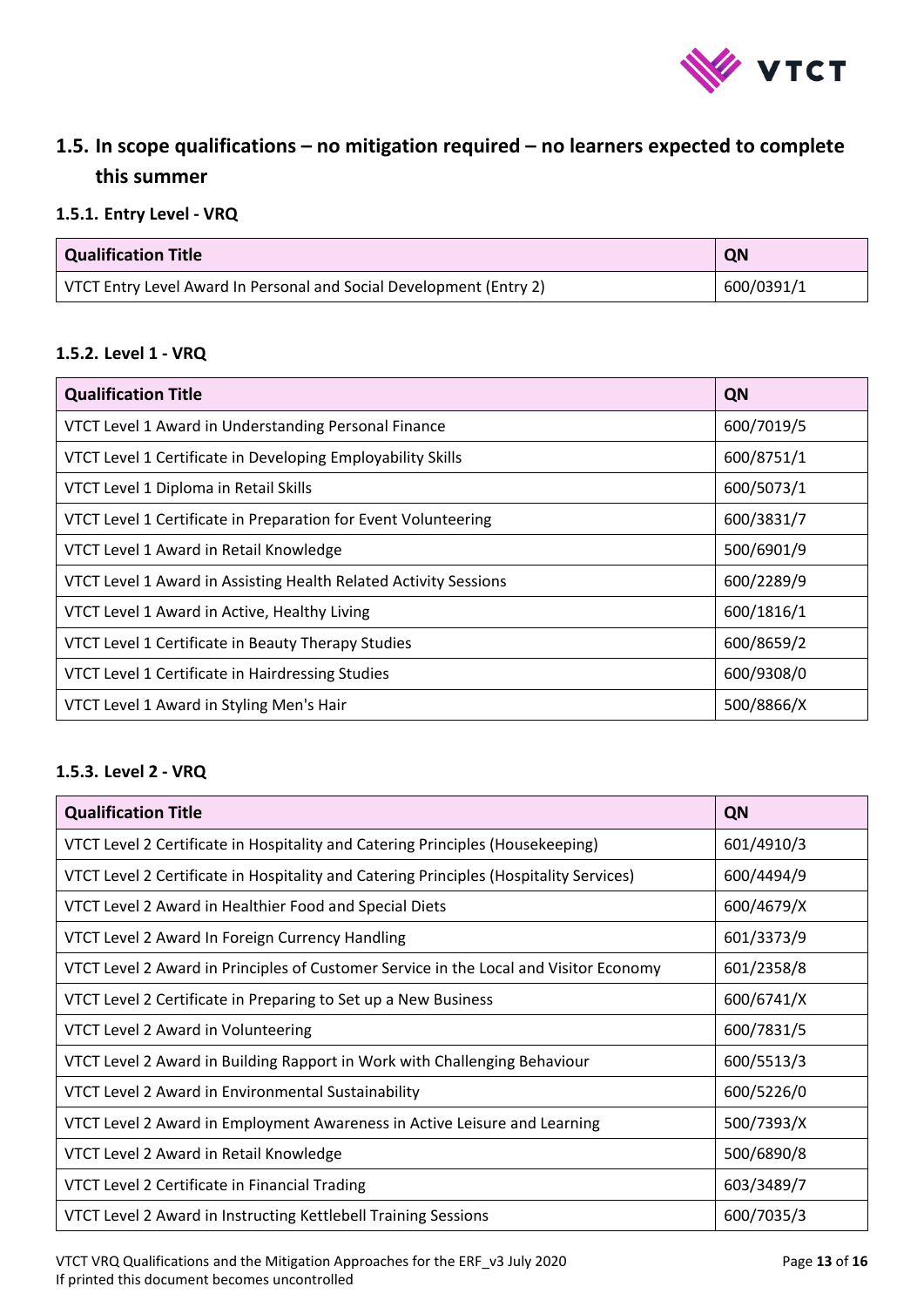

| VTCT Level 2 Certificate in Instructing Exercise to Music to Older Adults and People with<br><b>Disabilities</b> | 600/7240/4 |
|------------------------------------------------------------------------------------------------------------------|------------|
| VTCT Level 2 Certificate in Instructing Group Exercise to Music                                                  | 603/3853/2 |
| VTCT Level 2 Certificate in Instructing Group Circuit Training                                                   | 603/3873/8 |
| VTCT Level 2 Certificate in Instructing Group Water-based Exercise                                               | 603/3876/3 |
| VTCT Level 2 Diploma in Personal Development for Beauty, Nails and Spa Therapy                                   | 600/8483/2 |
| VTCT Level 2 Award in Airbrush Nail Design                                                                       | 500/8880/4 |

# <span id="page-13-0"></span>**1.5.4. Level 3 - VRQ**

| <b>Qualification Title</b>                                                                | QN         |
|-------------------------------------------------------------------------------------------|------------|
| VTCT Level 3 Award In Foreign Currency Handling                                           | 601/3374/0 |
| VTCT Level 3 Award in Teaching Computing Systems                                          | 603/0329/3 |
| VTCT Level 3 Award in Teaching Number Systems and Machine Code                            | 603/0330/X |
| VTCT Level 3 Award in Teaching Scratch Programming                                        | 603/0331/1 |
| VTCT Level 3 Award in Introduction to Programming for Teachers                            | 603/0332/3 |
| VTCT Level 3 Award in Teaching Programming                                                | 603/0333/5 |
| VTCT Level 3 Award in Teaching Database Theory                                            | 603/0334/7 |
| VTCT Level 3 Award in Teaching Network Theory                                             | 603/0335/9 |
| VTCT Level 3 Award in Teaching Web Theory                                                 | 603/0336/0 |
| VTCT Level 3 Award in Teaching Application Creation for Mobile Devices                    | 603/0337/2 |
| VTCT Level 3 Award in Teaching Programming in Robotics                                    | 603/0338/4 |
| VTCT Level 3 Diploma in Business Studies                                                  | 603/1250/6 |
| VTCT Level 3 Diploma in Financial Trading                                                 | 603/0696/8 |
| VTCT Level 3 Certificate in Management and Leadership                                     | 600/7926/5 |
| VTCT Level 3 Award in Features of Preparing to Set up a New Business                      | 600/6742/1 |
| VTCT Level 3 Certificate in Preparing to Set up a New Business                            | 600/6743/3 |
| VTCT Level 3 Award in Management and Leadership                                           | 600/7924/1 |
| VTCT Level 3 Award in Self Development                                                    | 600/5524/8 |
| VTCT Level 3 Award in Team Development                                                    | 600/5525/X |
| VTCT Level 3 Award in Employment Awareness in Active Leisure and Learning                 | 500/7395/3 |
| VTCT Level 3 Diploma in Personal Training (Specific Populations)                          | 601/4324/1 |
| VTCT Level 3 Award in Designing Physical Activity Programmes for People with Disabilities | 600/6736/6 |
| VTCT Level 3 Award in Camouflage Make-Up                                                  | 500/8687/X |
| VTCT Level 3 Award in Making and Styling a Hair Addition                                  | 500/8685/6 |
| VTCT Level 3 Award in Creative Hairdressing Design Skills                                 | 500/8617/0 |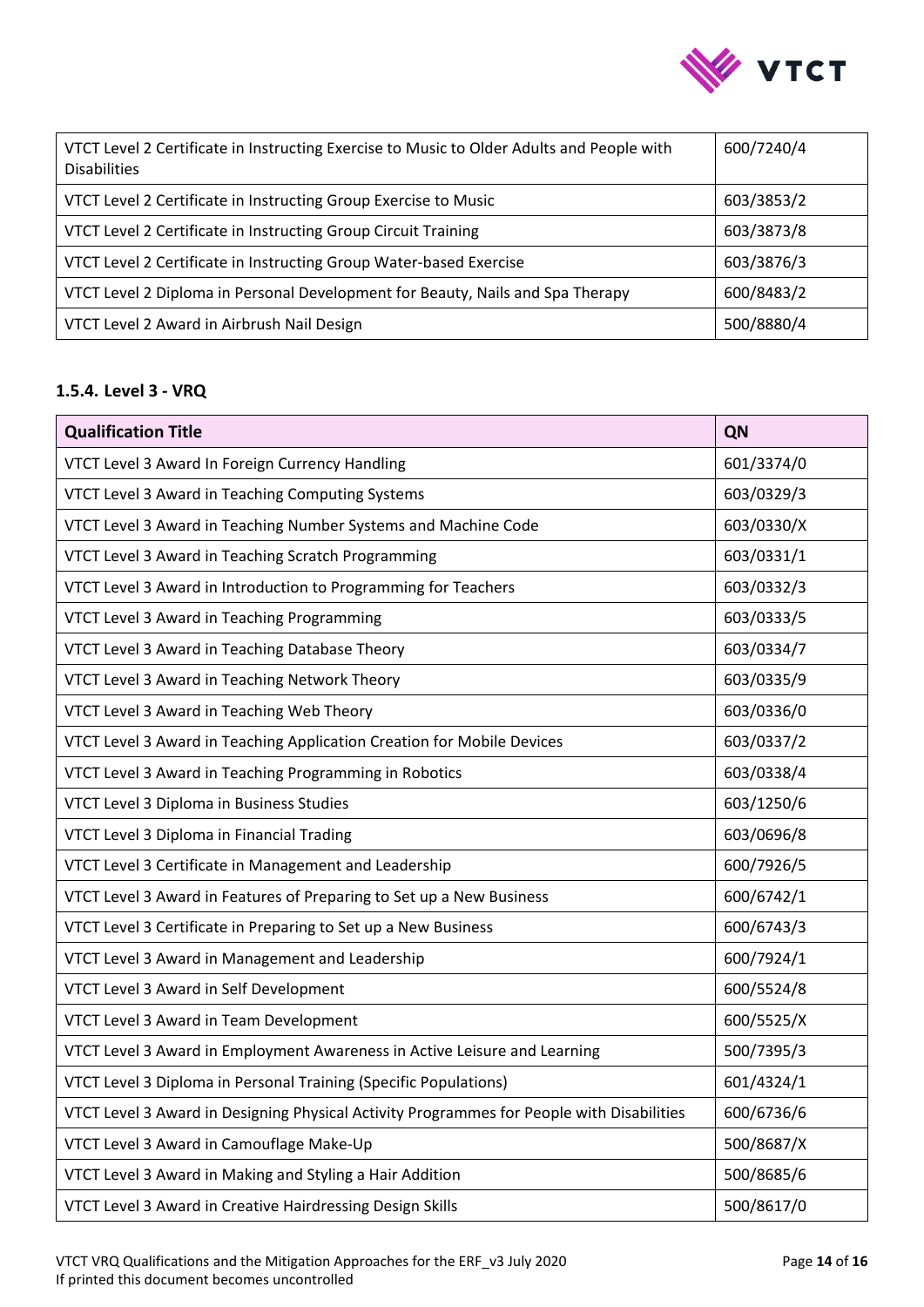

#### <span id="page-14-0"></span>**1.5.5. Level 4 - VRQ**

| <b>Qualification Title</b>                                                                                 | QN         |
|------------------------------------------------------------------------------------------------------------|------------|
| VTCT Level 4 Certificate in Leading the External Quality Assurance of Assessment Processes<br>and Practice | 500/9754/4 |
| VTCT Level 4 Diploma in Stress Management Strategies                                                       | 601/8038/9 |
| VTCT Level 4 Award in Creative Male Grooming                                                               | 600/4914/5 |
| VTCT Level 4 Certificate in Hair Colour Correction                                                         | 500/8663/7 |
| VTCT Level 4 Award in Advanced Hair Styling                                                                | 500/8664/9 |

#### <span id="page-14-1"></span>**1.5.6. Level 5 - VRQ**

| Qualification Title                                | QN         |
|----------------------------------------------------|------------|
| VTCT Level 5 Advanced Diploma in Financial Trading | 601/8650/1 |
| VTCT Level 5 Advanced Diploma in Options Trading   | 603/3490/3 |